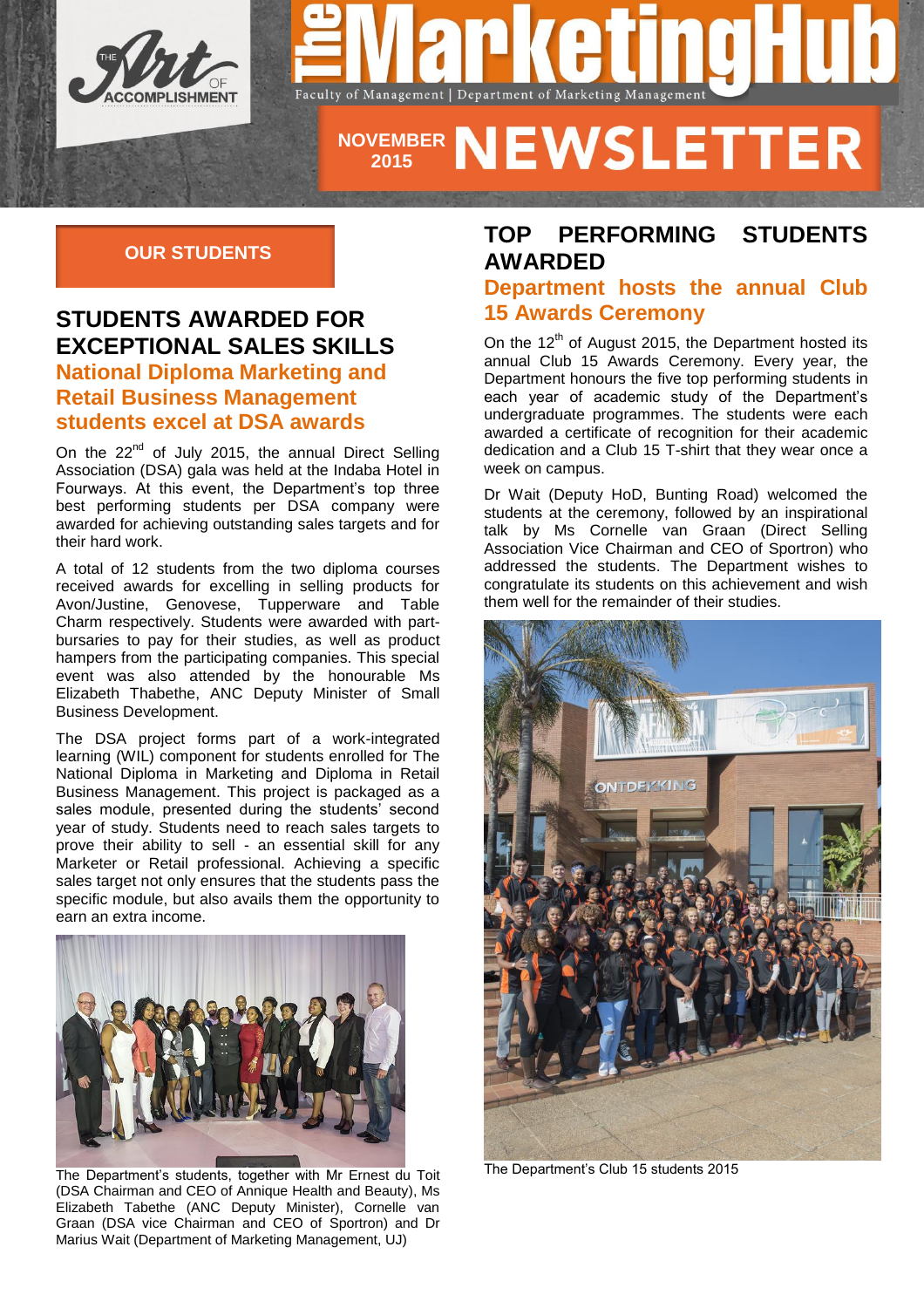### **BCOM MARKETING MANAGEMENT FIRST YEARS TASKED WITH EXCITING PRACTICAL ASSIGNMENT First year student, Trisha Nutall provides her perspective**

Ms N Cunningham gave the first year students three options when it came to selecting their assignment task. Our group chose to run a social media campaign for Jewels of Hope. We ran the campaign over four weeks, creating posts for Facebook, Twitter and Instagram. Although it was our first time doing a practical assignment, I was looking forward to running the campaign.

I decided to step up and grab the opportunity to be group leader and head the social media campaign so I could not only prove to others but also myself, that I have the ability to lead a group of people and, as a team, make a success of the assignment. It took a lot of time, planning and dedication but it was thoroughly enjoyable. I felt it was rewarding to put our knowledge to use and live in the life of a marketer, gaining practical experience. I enjoyed this assignment so much that I have decided to continue to market for Jewels of Hope on a part-time basis.

I believe this assignment is a good choice for first year students as it gives us the opportunity to discover whether we really do like marketing or not. It is an experience to grow and it is exciting to be given the responsibility to run a marketing campaign for an NGO. As we all know, you need experience to get a job so if the university makes an effort to create assignments that contribute to giving us experience, it is very beneficial for us as students and it also benefits the university, as individuals would much rather want to study at a university where they can gain practical experience as well as theoretical knowledge. We extend our appreciation to Ms Cunningham for this opportunity.

Overall, I believe this assignment was a success and it should definitely be continued in the years to come.

# **CEO THANKS FIRST YEAR BCOM MARKETING MANAGEMENT STUDENTS**

#### **Students do excellent work promoting the NGO, Jules of Hope with social media campaign**

"How will we ever be able to say **Thank You** for everything you have done to promote Jewels of Hope in the past month?

We went from 278 reaches on the  $7<sup>th</sup>$  September, to 1 177 reaches today ( $6<sup>th</sup>$  October) on our Facebook page! We now have 368 people who like our page! We have had very interesting posts on our Facebook page that highlight the success stories of the children we

have helped through the jewellery-making activities: lovely photos of the jewellery that really show how beautiful the pieces are, and even a competition to get people to post photos of themselves wearing a piece of jewellery.

Our exposure was further spread by having a new Instagram account, and reviving our Twitter account. Covering all these major social media platforms means that our organisation is now much better known, and we have established something of a footprint "out there".

We are also delighted to see the beautiful, clear photos of the jewellery on our website in our online shop – these will definitely encourage people to buy our jewellery.

At our most recent Board meeting on Saturday, 3<sup>rd</sup> October, all the Board members commented on the recent busyness on the Facebook page, and they commended you, as a group, for the great work that you have done to help put Jewels of Hope on the social media map.

More than all besides this excellent work, may we thank you most sincerely for going to meet with the children in Zandspruit on a very hot day, and for the donations of gardening equipment and seeds that you brought with you. It meant so much to the children to have you take the time to visit them, chat with them, and spend that time with them in their vegetable garden.

It is this special, **personal touch**, that will remain in the children's hearts and children's memories – a gesture that may have seemed ordinary to you, has gone a long way in helping these children to believe in humanity.



Thank you all again, very much – and may we wish you all the best in your studies!"

*This letter was written by Co-CEO of Jewels of Hope, Janine Ward.* 

*For more information on Jewels of Hope, visit: [www.jewelsofhope.org](http://www.jewelsofhope.org/)*

# **GOOGLE COMES TO CLASS**

#### **Student Aldune Campher reports on the visit**

What happens in Vegas, goes on the Internet…I'm sure everybody has heard of the phrase what happens in Vegas stays in Vegas? I recently attended a very interesting lecture on social media by Ms Kristy Grant of Google South Africa and she informed us that the phrase no longer holds true and has changed in the social media environment.

The social media sensation is taking off and spreading its wings right here in South Africa. Most major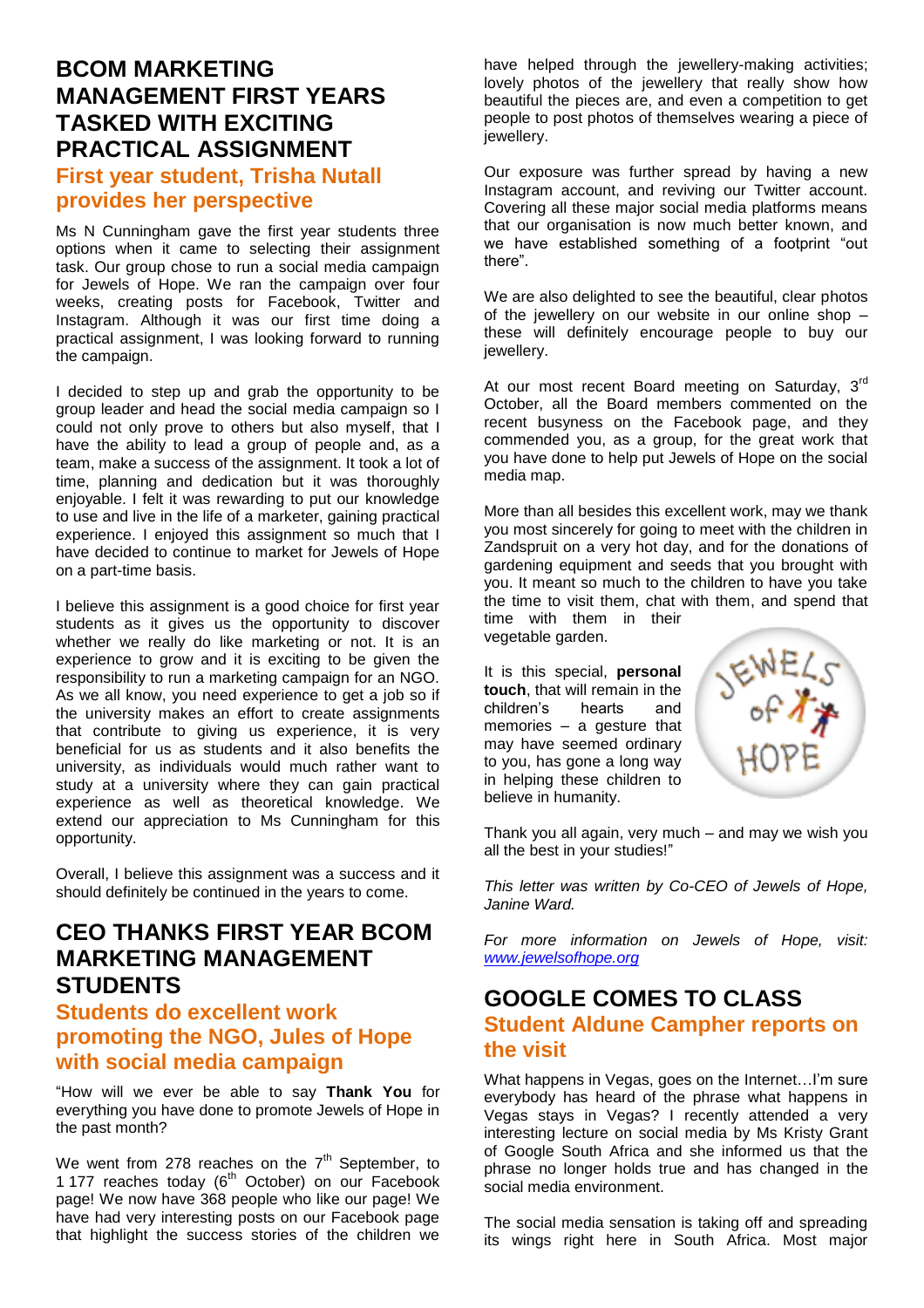companies already have well established mobile and Internet sites, as well as mobile apps with some big players like Audi making use of the social media platform.

As a marketer, Kristy mentioned a ton of useful social media marketing tools that a business could use; from creating likability and earning trust from your users, to being familiar in your community. She had warned us that although social media has been used to better one's social image, there are also drawbacks. Whatever goes on the Internet stays on the Internet, being good or bad content. A marketer has to be very conscious of what is published and how it affects the company's image.

In conclusion, social media is an ever increasing relevant branch of marketing. That is why I enjoyed Ms Grant's lecture immensely. My class and I look forward to new and inspiring online adventures initiated by Google South Africa.



Ms Kristy Grant (Industry Manager, Google SA)

### **STUDENT AWARDED WITH PhD Dr Elmarie Strydom receives her PhD in Marketing Management**

Dr Elmarie Strydom received her PhD on the  $29<sup>th</sup>$  of July 2015. The title of her study: *A multidimensional customer value model for the high fashion retail industry*. Her supervisors were Prof Danie Petzer and Prof Christine De Meyer-Heydenrych (HoD of the Department).



Dr Elmarie Strydom with Department staff members

### **UJ ALUMNI AND STRATEGIC EXPERT VISITS DEPARTMENT Katherine Madley from Alexander Forbes addresses third-year BCom students**

Enriching students' learning experience in the class through the invitation of industry experts, is central to the BCom Marketing Management programme. Head of Strategy and Innovation at Alexander Forbes, Ms Katherine Madley was invited to address the  $3<sup>rd</sup>$  year BCom Marketing Management students on the 18th of September 2015. Ms Madley explained the importance of innovation to the students, as well as its challenges and importance for competitive advantage in organisations. She also provided practical examples of how she has started to involve employees at Alexander Forbes in the quest for developing innovative products and explained how the entire process for implementing innovation comes together. The Department wishes to thank Ms Madley for her ongoing passion to share her knowledge and continued support for the Department and its students.

# **PREPARING FOR THE WORLD OF WORK**

#### **Third-year BCom students are prepared for entering the industry**

HR specialist, Mr Dieter Veldsman presented a lecture on "How to prepare yourself for the world of work" to the BCom third-year students on the 28<sup>th</sup> of August 2015. Mr Veldsman is the Director: Organisational Psychologist at The HR Touch.

Mr Veldsman educated the students on how to start the process of identifying a potential employer where you would like to work, what to expect during interviews, developing a CV and how to handle typical interview questions. He also addressed the importance of understanding what organisations look for and being able to answer, "Why should I employ you?" Other important areas he briefed students on included gaining Business Acumen, Technical Competencies, Behavioural Competencies and Core Organisational Competencies.

The lecture concluded with a "How to survive your first three months at work". The Department wishes to thank Mr Veldsman for enlightening our graduates and in improving their understanding of what to expect when entering the world of work.



Mr Dieter Veldsman addresses BCom third-year students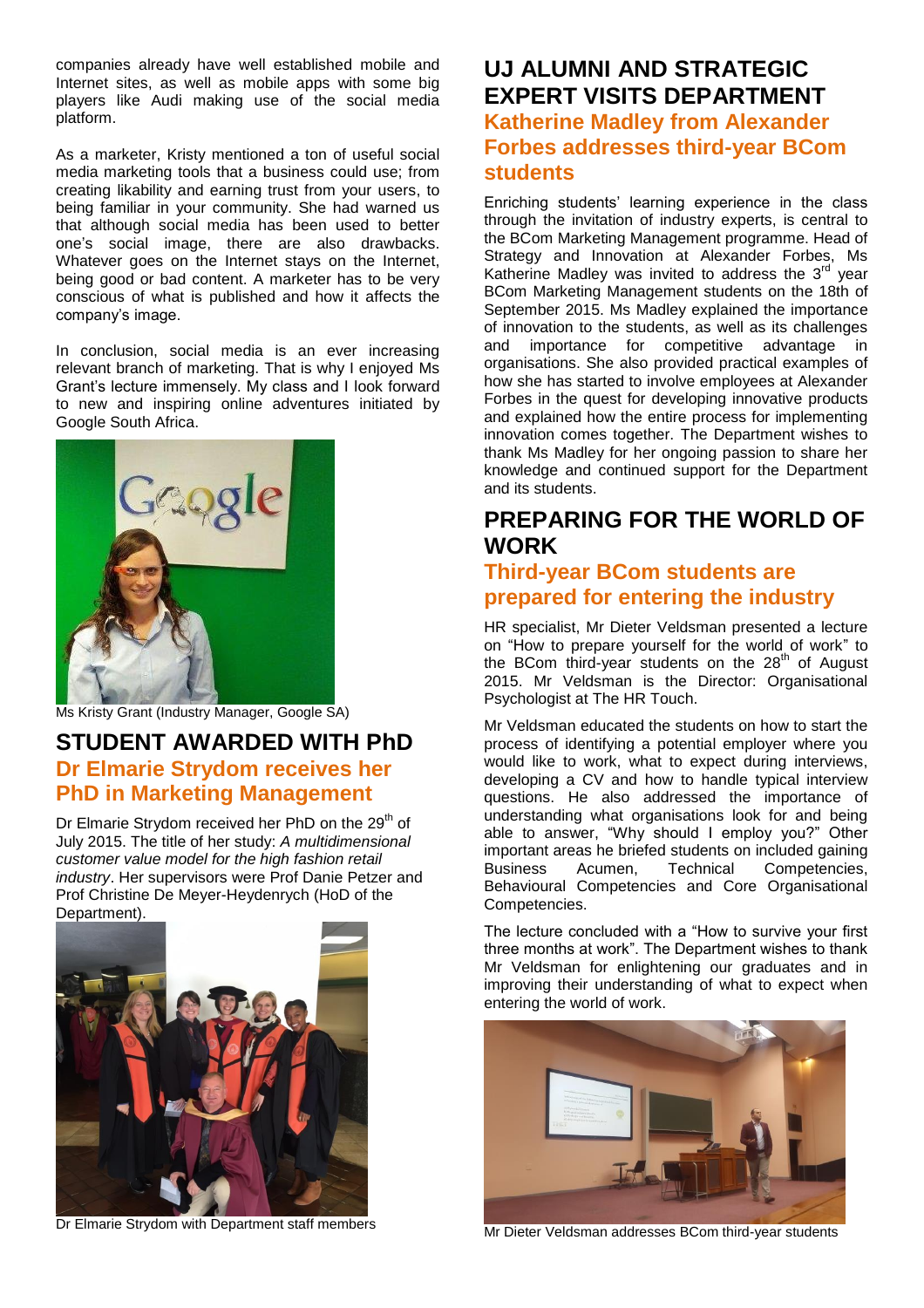#### **EMPLOYER BRAND SPECIALIST VISITS THE DEPARTMENT Jenali Skuse from Universum**

#### **addresses BCom (Hons) students**

Ms Jenali Skuse, an employer branding consultant at Universum addressed the BCom (Hons) students on the  $17<sup>th</sup>$  of September 2015. She works with top employers in South Africa and helps them to define, refine and implement their employer brand strategies in order to become more attractive employers. She provided honours students with great insight in the importance of employer branding versus corporate branding. With great background in collecting, processing, analysing and presenting all research for the South African market as well as having explored the mountains, beaches and jungles of South America for six months, it does not come as a surprise that Ms Skuse would pursue a branding career.

Ms Skuse highlighted the fact that corporate branding is no longer enough in order to attract well skilled employees for a brand. Instead, incorporating employees into the company's branding as well as ensuring that everything that is done by the brand is data driven, in other words, making the brand top of mind to the best candidates by telling a story with substance. She also highlighted important factors that result in the brand being appealing and attractive to the right skilled candidates such as: credibility and trustworthy, the message the brand send out should correspond with potential employees' desires, thus resulting in long-term sustainability which in turn provides the brand with a distinct edge that differentiates the brand from other brands. Great brands such as Unilever, KPMG and Deloitte have made great use of the employer branding concept, thus resulting in the distinctive factor that drives these brands, providing them with the pedestal needed to attract the best employee. Ms Skuse's background and skills provided the honours students with a sense of direction on how a brand should be marketed, irrespective of the industry within which the brand falls.



**FROM STUDENT TO GUEST LECTURER**

#### **Mr. Bradley Shodries addresses the BCom 2nd year students**

Mr Bradley Shodries, a Marketing Strategist for FNB addressed the BCom  $2^{nd}$  year students on the 14<sup>th</sup> of September 2015 on the topic 'Executing the creative and planning the media mix.' Mr Shodries emphasised the importance of the customer and knowing and understanding your customer, before developing any marketing material. In your mind, you as the marketer need to know who you are talking to, where you are going to find them, and through this identify the touch points.

Social media was also discussed and the technicalities that need to be considered around platforms needing to look the same, as customers will always reach your site from various media, as well as the importance of tone and a consistent messages across all platforms.

Mr Bradley Shodries attained top of his class in BCom (Hons) in Marketing Management during 2014. We are proud of our Alumni's success and wish Mr Shodries all the best in his career.



Mr Shodries and Dr Lubbe

Dr Lubbe and Ms Skuse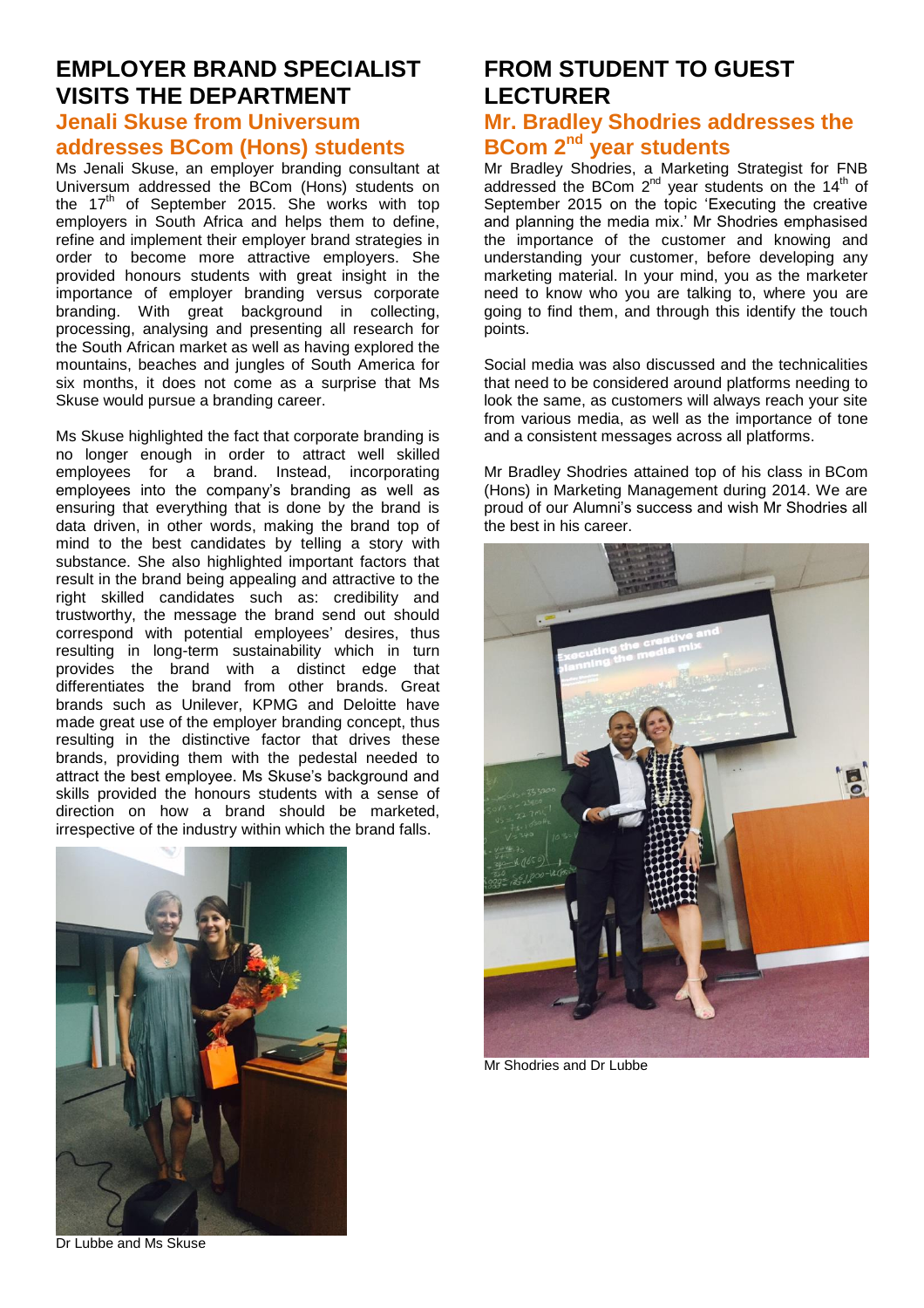### **DEPARTMENT HOSTS OPEN LECTURE**

#### **Prof Prem Shamdasani talks about Sustainable Market Leadership**

Prof Prem Shamdasani addressed students and staff at an open lecture hosted by the Department on the  $27<sup>th</sup>$ of July 2015. He is an Associate Professor of Marketing at the National University of Singapore and his topic for the lecture was Sustainable Market Leadership. He informed students and staff about the importance of an organisation's commitment to its brand/s, achieving brand differentiation, the role of customers' emotional attachment to the brand, how customers become brand evangelists, and the importance of using innovation as product life cycles become shorter. The lecture was very insightful and was thoroughly enjoyed by both students and staff.

Aside from teaching graduate and executive MBA courses, Dr Shamdasani is very active in executive development and training and has worked with more than 80 companies globally such as Caterpillar,<br>Johnson & Johnson. MHE-Demag. L'Oreal. MHE-Demag, McDonald's, Nokia, Sony, Samsung, IBM, Microsoft, 3M and DuPont, to name but a few. The Department wishes to thank Prof Shamdasani for his special visit to the Department.



Prof Prem Shamdasani

# **CONFERENCE TIME IN CAPE TOWN**

#### **Department's staff members and students present papers at SAIMS**

The annual South African Institute of Management Scientists conference was hosted by the University of Cape Town and took place from 30 August to 1 September 2015. Ms Helen Duh, Mr Daniel Maduku, Prof Mercy Mpinganjira, Dr Isolde Lubbe, Ms Nicole Cunningham and Ms Beate Stiehler-Mulder, all attended the conference and presented papers. Department students who presented papers included: Mr B Shodries, Mr WL Jackson and Mr RM Shamhuyenhanzva.

Paper titles included:

Investigating the influence of age on the perception of risk factors when shopping for apparel. *N Cunningham & CF De Meyer-Heydenrych*

Factors predicting Generation Y consumers' propensity to trust online word-of-mouth information concerning fast-food products. *RM Shamhuyenhanzva, M Roberts-Lombard & E van Tonder*

Why do students intend to start/continue using ebooks? Towards a unified view. *DK Maduku*

Influencing online customer affective conditions: The role of website aesthetics. *M Mpinganjira*

Happiness and Generation Y money attitudes. *HI Duh*

The relationship between negative emotions and perceived justice for retail bank clients after a service failure. *BW Shodries & BE Stiehler-Mulder*



Mr B Shodries presenting his paper at SAIMS

**INTERNATIONAL INVOLVEMENT**

# **INTERNATIONAL BUSINESS CONFERENCE (IBC) IN ZAMBIA Three Department staff members**

#### **present papers at the annual IBC**

Prof Mornay Roberts-Lombard, Ms Beate Stiehler-Mulder and Ms Mariëtte Frazer represented the Department at the annual IBC conference held in Zambia from 21 to 23 September 2015. Prof Roberts-Lombard was elected as a member of the IBC conference committee in 2014.

Ms Frazer and Ms Stiehler-Mulder co-authored and presented two papers entitled: Omnichannel Retailing: Enhancing the Retailer's participation in consumer decision-making, and South African Consumers' perspective on the 2013 Meat Scandal: A qualitative analysis (co-authors: Mr M Bresler and Dr E Botha, UCT).

Prof Roberts-Lombard presented two papers entitled: Customer Experience and its Relationship to Customer Satisfaction at the Industrial Development Corporation (IDC) in South Africa (co-author: Mr T Shupping) and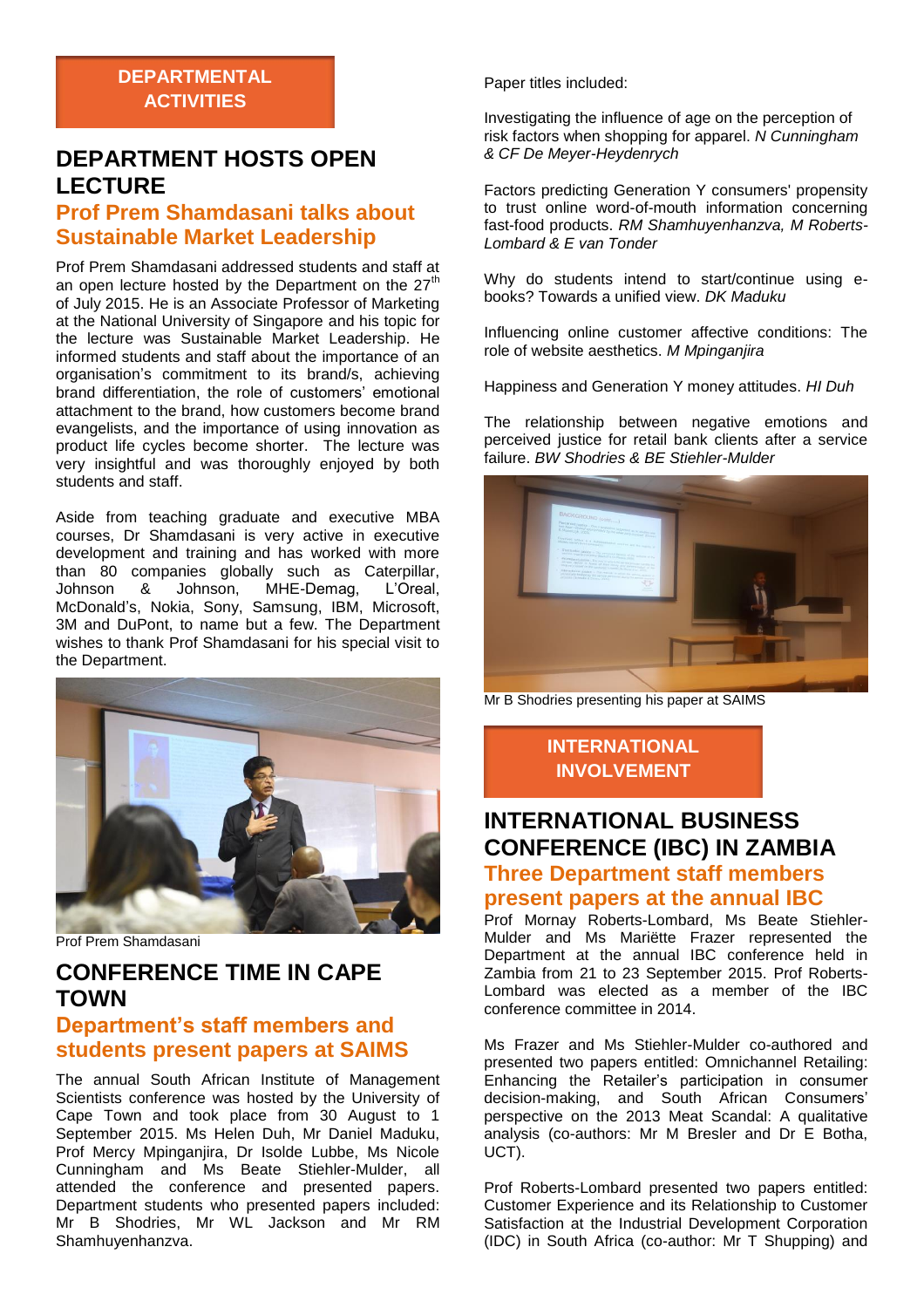The influence of People, Positioning and Performance as internal marketing elements on brand awareness within a service environment (co-author: Dr E Conradie).

The conference allowed for networking opportunities with both local and international academics and was thoroughly enjoyed by all.



Prof Roberts-Lombard presenting a paper at IBC

# **A VISIT TO THE BEAUTIFUL CITY OF WINDHOEK**

#### **Department's staff attend Academy of Business and Emerging Markets**

The 2015 ABEM conference took place in Windhoek, Namibia from 4 – 6 August 2015. Prof Mornay Roberts-Lombard was co-chair of the conference and provided the delegates with a warm welcome to Windhoek on the first day. Ms Nicole Cunningham, Ms Nontu Mashaba and Dr Lubbe attended the conference. Paper titles that were presented included:

Investigating the influence of home language on online shopping behaviour. N Cunningham and CF De Meyer-Heydenrych.

The influence of service failure severity on perceived justice by consumers in the banking industry. CF De Meyer-Heydenrych, I Lubbe & LM Welthagen.

The influence of service failure severity on the behavioural intention of banking industry consumers. N Mashaba & N Rheeder.



Ms Cunningham, Prof Roberts-Lombard, Dr Lubbe and Ms Mashaba

#### **INDUSTRY INVOLVEMENT**

### **DEPARTMENT STAFF MEMBER ELECTED TO SERVE ON PRESTIGIOUS BOARD**

#### **MASA elects Prof Roberts-Lombard to serve on their board**

Prof Roberts-Lombard was elected to serve on the Marketing Association of South Africa's (MASA) board

as a member. Only ten members are selected and the board advises the organisation on processes for assessor and moderator appointment as well as the standardising of academic content.



For more information on MASA visit: <http://www.marketingsa.co.za/about/>

> **COMMUNITY ENGAGEMENT**

### **BLANKETS FOR MADIBA DAY Department joins forces with the Department Business Management**

#### **to produce hand-made blankets**

As a Department, we were driven to be part of THE **67 MINUTES OF MANDELA DAY**, looking into giving **HOPE** to those in need. It all started with a target of 67 blankets, a way of how people who were interested could lend a hand and three approaches were practised:

- Knitting we hand knitted 2 blankets and entered into the UJ blanket competition, and they were handed over by the committee handling the competition.
- Make Fleece we made 40 blankets.
- We invited staff and students on the  $25<sup>th</sup>$  of May to join in making blankets. It was a beautiful Monday morning at 8 a.m. and we targeted to make 40 blankets by the end of the business day, and of course, the mission was accomplished! Breakfast and lunch was served with snacks and drinks, with due thanks to Ms Susan Schmidt for organising the entire day and especially the material for the blankets.
- Donate a blanky 44 blankets were collected from students and staff members (by June 2015).

In total 84 blankets were made and collected by staff members.

With the energy and the ecstatic drive, the Departments of Business Management and Transport and Logistics